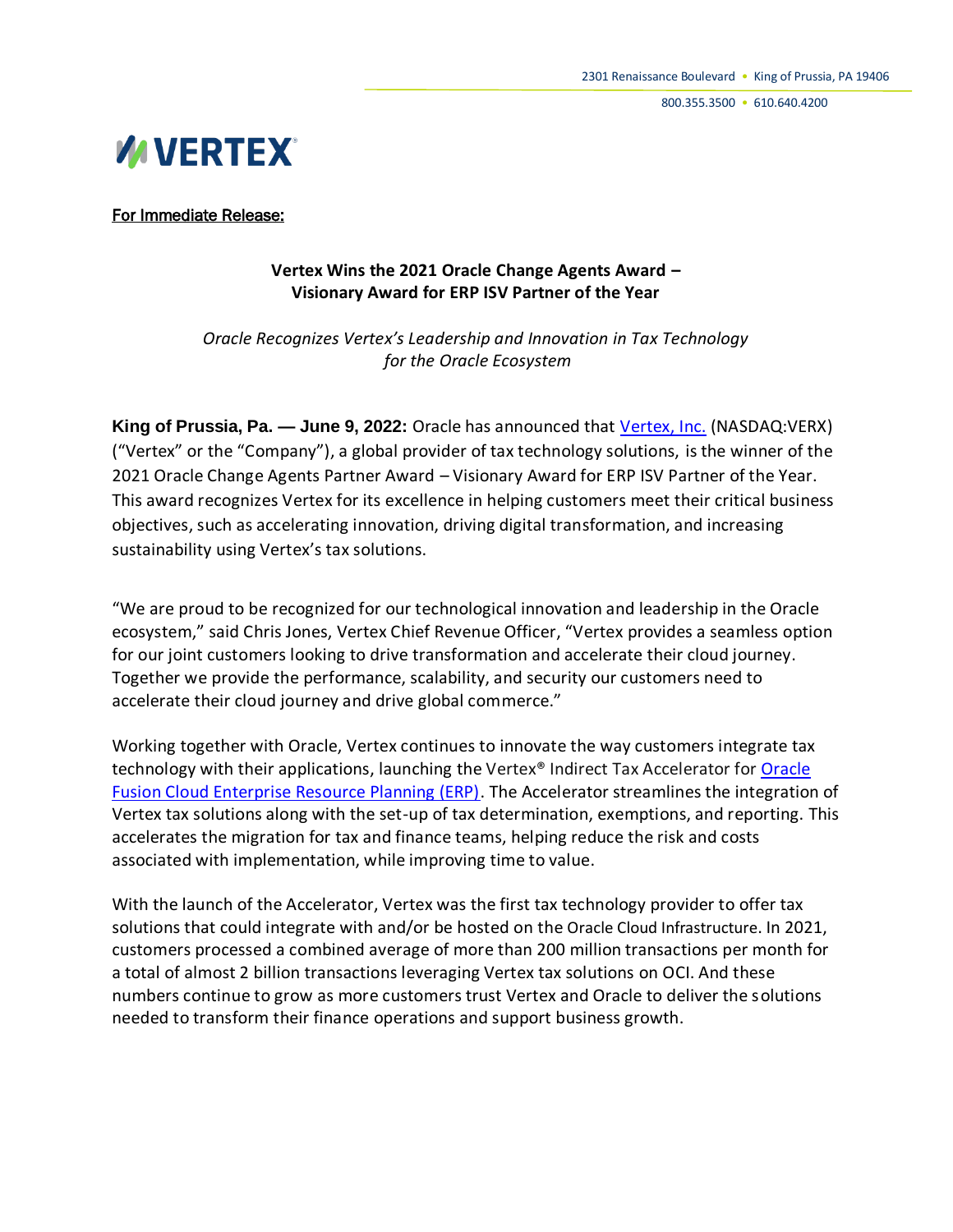For additional information on the Oracle Change Agents Awards, please visit: [https://blogs.oracle.com/oraclepartners/post/announcing-the-2021-oracle-change-agents-partner](https://blogs.oracle.com/oraclepartners/post/announcing-the-2021-oracle-change-agents-partner-awards)[awards](https://blogs.oracle.com/oraclepartners/post/announcing-the-2021-oracle-change-agents-partner-awards).

**###**

# **About Vertex, Inc**

Vertex, Inc. is a leading provider of tax technology and services, enabling companies of all sizes to realize the full strategic potential of the tax function by automating and integrating tax processes, while leveraging advanced and predictive analytics of tax data. Vertex provides cloud-based and on-premises solutions that can be tailored to specific industries for every major line of tax, including income, sales and consumer use, value added, and payroll. Headquartered in Pennsylvania, and with offices worldwide, Vertex is a privately held company that employs approximately 1,000 professionals and serves companies across the globe.

For more information, follow Vertex on [Twitter,](https://twitter.com/vertexinc) [Facebook](https://www.facebook.com/vertexinc1/) and [LinkedIn.](https://www.linkedin.com/company/vertex-inc./?viewAsMember=true)

## **About Oracle PartnerNetwork**

Oracle PartnerNetwork (OPN) is Oracle's partner program designed to enable partners to accelerate the transition to cloud and drive superior customer business outcomes. The OPN program allows partners to engage with Oracle through track(s) aligned to how they go to market: Cloud Build for partners that provide products or services built on or integrated with Oracle Cloud; Cloud Sell for partners that resell Oracle Cloud technology; Cloud Service for partners that implement, deploy, and manage Oracle Cloud Services; and License & Hardware for partners that build, service or sell Oracle software licenses or hardware products. Customers can expedite their business objectives with OPN partners who have achieved Expertise in a product family or cloud service. To learn more visit: <http://www.oracle.com/partnernetwork>

#### **Trademarks**

Oracle, Java, and MySQL are registered trademarks of Oracle Corporation.

#### **For more information, press only:**

*Company contact:*  Marisa Norris Vertex, Inc. [mediainquiries@vertexinc.com](mailto:mediainquiries@vertexinc.com) 610.283.6284